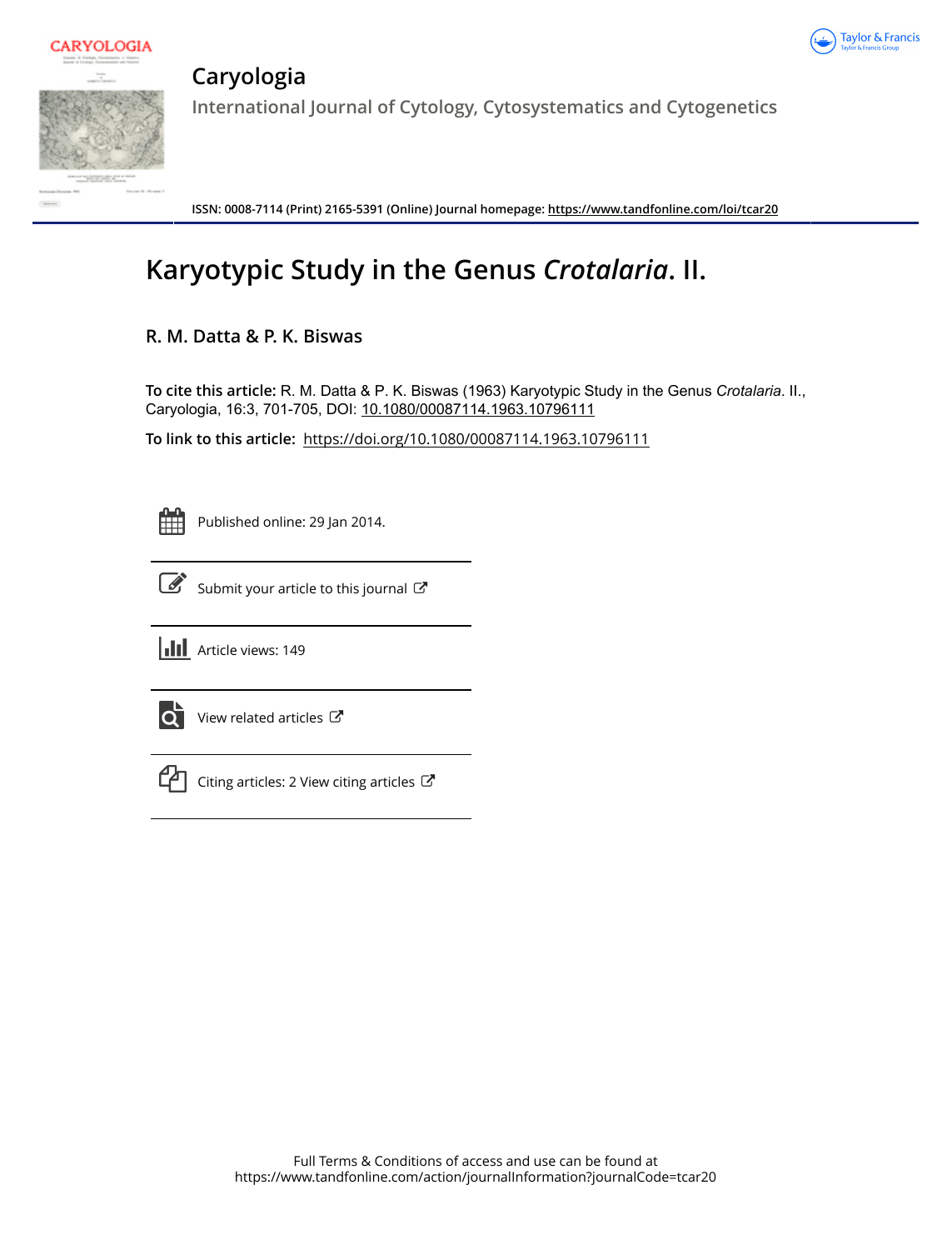### **KARYOTYPIC STUDY IN THE GENUS** *CROTALARIA.* **II.**

R. M. DATTA and P. K. BISWAS

Department of Agriculture, Calcutta University, Calcutta-19, India

*Received:* gth *May 1963* 

#### INTRODUCTION

In evaluating phylogenetic relationships and cytotaxonomical characteristics amongst species, karyotype studies are of much importance. These are intensively studied now-a-days with great improvements in cytological techniques.

In 1960 GANGULY and DATIA *(in press)* studied the karyotypes of *Crotalaria juncea* Linn., C. *anagyroides* Retz. and C. *sericia* **H.** B. K. They noted close similarities in morphological characteristics among chromosome complements in these three species and observed five types of chromosomes in *Crotalaria juncea*  and six types in two other species. They further noted that three pairs of chromosomes have only primary constrictions and the rest five pairs have secondary constrictions. The chromosome length varied from long size to short with  $2n = 16$ in all of them.

SRIVASTAVA (1958) observed seven types of chromosomes in somatic metaphases of C. *Brownei* Ber. ex D. C. and C. *saltiana* Andr. In the former 1 pair of long chromosomes with submedian constrictions and 3 pairs of medium chromosomes with submedian constrictions are observed. In the latter, **1** pair of long chromosome with submedian constrictions, 2 pairs of median chromosomes with median constrictions and 5 pairs of medium chromosomes with submedian constrictions occur. The pair of large chromosome A is satellited in both the cases but the second pair of SAT -chromosomes is different in the two species being E in C. *Brownei* and the much longer pair C in C. *saltiana.* In C. *Brownei* the duplicated pair in the complement is G, whereas E is duplicated in the other. A critical examination of the idiograms reveals that both of them do not belong to the same species. Such variations arise due to hybridization between species with distinct karyotypes or as a result of non-homologous translocations resulting in the transference of satellites to different chromosomes. Both phenomena are known to be operative in plants and are of considerable significance in course of evolution and origin of new species. Besides, chances of spontaneous breakage and reunions resulting in the alteration of gross chromosome morphology, though rare, cannot be ruled out altogether.

Chromosome morphology often reflects genetic relationship accurately. In any hybridization programme, these studies will be of much importance. With that end in view the present piece of work was undertaken in 1961.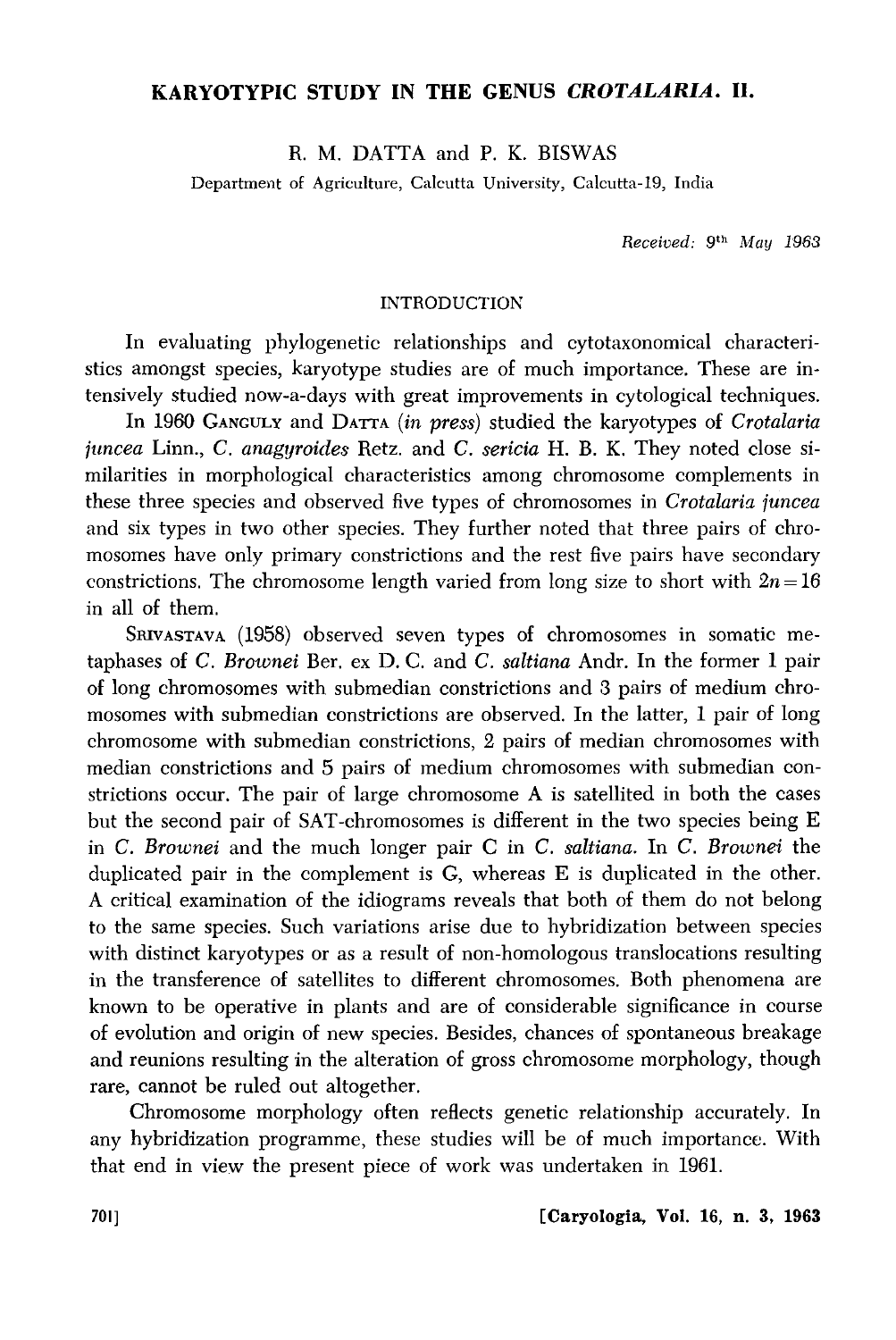#### 702 DATTA and BISWAS

#### MATERIALS AND METHODS

Difficulties were experienced in germinating the seeds, particularly the seeds of *Crotalaria ferruginea* Grah. Pretreatments with varying concentrations of HCl or in hot water etc. were of no avail. Finally as a last resort a fine slit was made on the hard testa with a sharp knife, facilitating easy penetration of water, when no further difficulties were experienced in germinating the seeds. This method enhanced the germination time and good healthy seedlings were obtained within 36-48 hours.

Before fixation root tips were pretreated in saturated aqueous asculine solution for 1-2 hours at 6-8° C. Hydroxyquinoline 0.001 M to 0.002 M was also tried. But the former chemical gave better result.

After pretreatment the root tips were fixed in acetic-alcohol  $(1:2)$  for one hour. Finally they are warmed in a mixture of  $2\%$  aceto-orcein + N. HCl (9:1) a few seconds and then kept for 30 minutes and squashed in  $1\%$  aceto-orcein.

#### OBSERVATIONS

The somatic chromosome numbers in two species *Crotalaria saltiana*  $(= C.$ *striata*) and C. *verrucosa* are found to be  $2n=16$  as recorded previously (cf.



Fig. 1. - Metaphase in root tip cell of *Crotalaria saltiana* showing 16 chromosomes. X 800. Fig. 2. - Idiogram of the haploid set of chromosomes of C. *saltiana*. Fig. 3. - Metaphase in a root tip cell of C. *verrucosa* showing 16 chromosomes. x2000. Fig. 4. - Idiogram of the haploid set of chromosomes of C. *verrucosa*.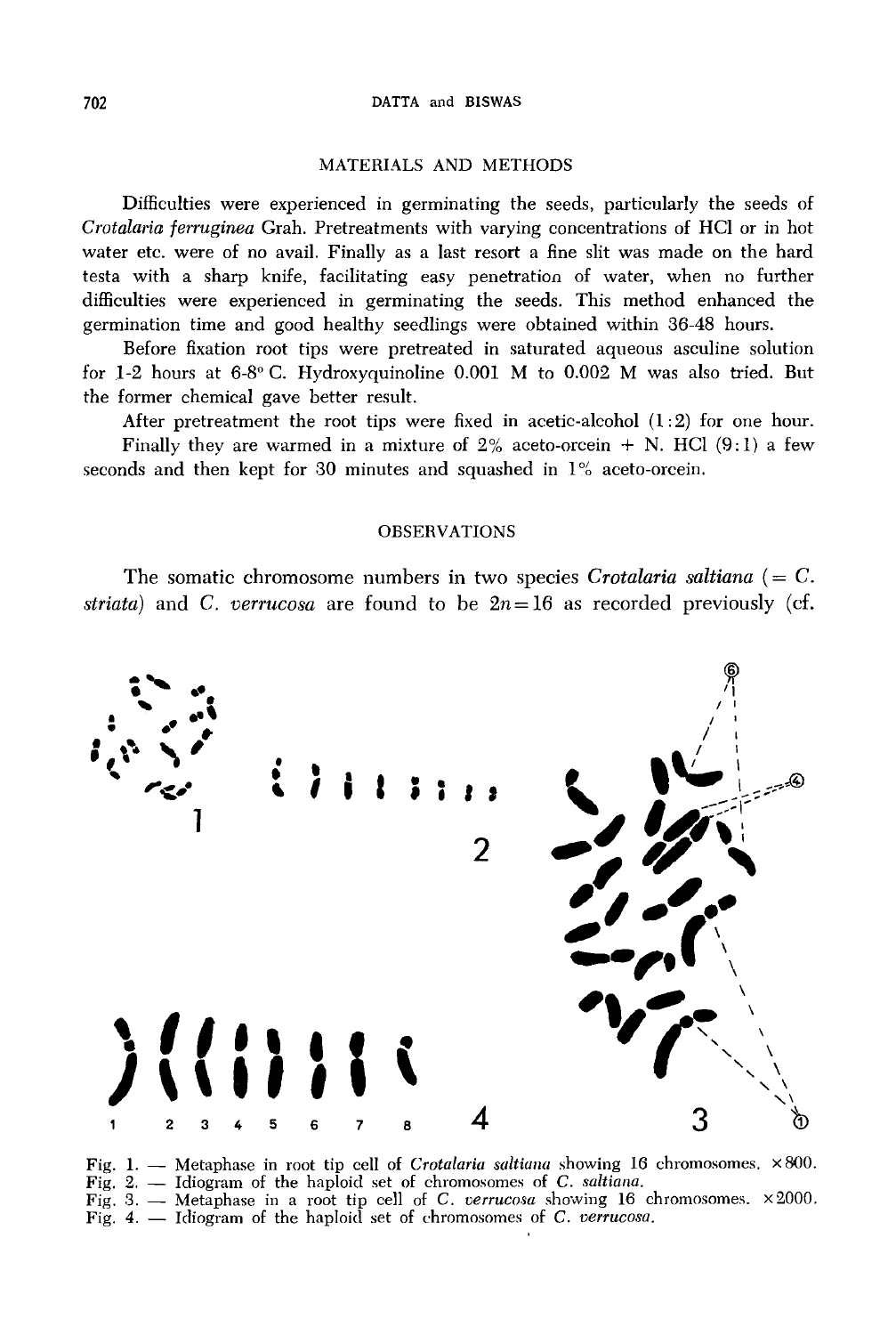DARLINGTON and WYLIE 1955, CHANDRASEKHARAN and PARTHASARATHY 1950, RAO 1943 and SRIVASTAVA 1958).

The somatic chromosome number  $2n = 16$  of C. *ferruginea* Grah. is a new record.

Karyotypic studies were carried out in other two species of *Crotalaria.*  Detailed observations regarding the structure of the chromosomes, position of the centromere etc. are recorded in Table I.

#### DISCUSSIONS

Study of the ratio of the median and the submedian positions of the centromere in the chromosomes are important.

According to LEWITSKY (1931) the karyotypes are broadly of two types: (1) Symmetrical - where the chromosomes are essentially similar to one another and possess median or nearly median centromere; such karyotype is primitive in nature; (2) Asymmetrical or specialized  $-$  where chromosomes do not have uniformity in size and the centromere is shifted to a relatively more submedian, subterminal or terminal position; this according to LEWITSKY is brought about as a result of reduction of some or all of the chromosomes in length leading to unequal length of the arms and considered by him to be more advanced. According to this hypothesis, therefore, the larger number of medianly constricted chromosomes suggests the relative primitivity of the species. Gross variations in such specialised karyotypes were reported by LEWITSKY 1931a, *b*; BABCOCK 1947, GATES 1951, CLAUSEN 1951, MITRA 1956 etc. These conspicuous differences are found to occur in the karyotypes of different species with the same or different base numbers. In certain cases, the differences in chromosomes are due to position of centromere, chromosome length and secondary constrictions. On the other hand, MALIK **(1961)** pointed out that while *Arisaema wallichianum* and A. *intermedium* show important morphological differences, both possess a similar karyotype. Since the summary by STEBBINS (1951) it has been increasingly appreciated that karyotypic similarity may not necessarily mean genic likeness.

It will automatically follow therefore that karyotypic dissimilarity automatically means genic unlikeness.

In the present investigation the occurrence of median (m) and submedian (sm) positions of the centromere are almost equal in both the species studied, suggesting that the two species are intermediate in position between advanced and primitive stages.

Reduction in size of one of the arms resulting in the shifting of the centromeric position is the loss in the absolute size of the chromosomes on the complement. This fact was independently brought to light by DELAUNAY (1926)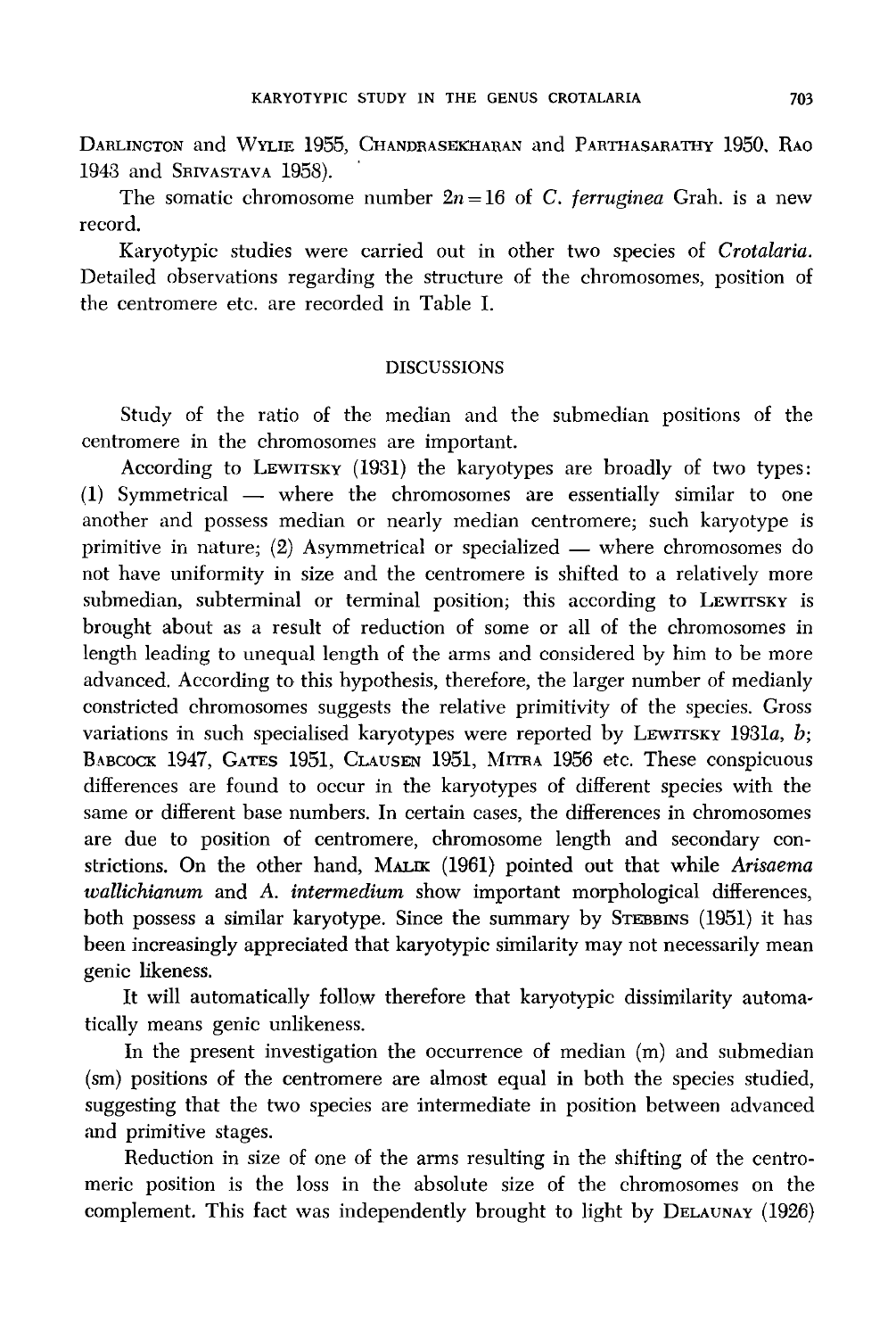| Species                                 | <b>Types</b>     | Chro-<br>moso-<br>mes                                | Length<br>in $\mu$   | Av.  | R.<br>length length | $\mathbf{F}.\%$ | T. F.%               | Centro-<br>mere             | No. of Sec.<br>constric-<br>ted chro-<br>mosomes |
|-----------------------------------------|------------------|------------------------------------------------------|----------------------|------|---------------------|-----------------|----------------------|-----------------------------|--------------------------------------------------|
| C. saltiana Andr.<br>$(=C. striata L.)$ | A                | 1                                                    | 4.40                 |      | 100                 | 18              |                      | nm st                       |                                                  |
|                                         | $\, {\bf B}$     | $\mathbf 2$                                          | 4.00                 |      | 90                  | 33              |                      | sm                          |                                                  |
| $ABC_2D_2E_2$                           | $\mathbf C$<br>D | $\bf 3$<br>$\overline{\mathbf{4}}$<br>$\overline{5}$ | 3.39<br>3.22<br>2.59 | 3.00 | 77<br>73<br>58      | 29<br>28<br>50  |                      | sm<br>sm<br>m               | $\bf{1}$                                         |
|                                         |                  | $\bf{6}$                                             | 2.40                 |      | 54                  | 33              | $7.98 \times$<br>100 | sm                          |                                                  |
|                                         | ${\bf E}$        | $\scriptstyle{7}$                                    | 2.00                 |      | 45                  | 50              | 24<br>$= 33.35$      | m                           |                                                  |
|                                         |                  | 8                                                    | 2.00                 |      | 45                  | 50              |                      | m                           |                                                  |
|                                         | $\bf 5$          | $2n = 16$                                            | 24.00                |      |                     |                 |                      | 4m, 4sm,<br><sup>1</sup> st |                                                  |
| C. verrucosa<br>Linn.                   | A                | 1                                                    | 6.09                 |      | 100                 | 27              |                      | sm st                       |                                                  |
|                                         | B                | $\mathfrak{2}$                                       | 5.73                 |      | 94                  | 50              |                      | m                           |                                                  |
| $ABC_2D_2E_2$                           | $\mathbf C$      | 3                                                    | 5.38                 |      | 88                  | 50              |                      | m                           |                                                  |
|                                         |                  | $\overline{\mathbf{4}}$                              | 5.38                 | 4.97 | 88                  | 37              | $15.84\times$<br>100 | sm                          | ı                                                |
|                                         |                  | $\bf 5$                                              | 5.02                 |      | 82                  | 35              | 39.83<br>$= 39.7$    | sm                          |                                                  |
|                                         | $\mathbf D$      | 6                                                    | 4.67                 |      | 76                  | 50              |                      | m                           |                                                  |
|                                         |                  | 7                                                    | 4.31                 |      | 70                  | 38              |                      | sm                          |                                                  |
|                                         | E                | 8                                                    | 3.25                 |      | 53                  | 25              |                      | st                          |                                                  |
|                                         | 5                |                                                      | 39.83                |      |                     |                 |                      | 3m, 4sm,<br>2st             |                                                  |

TABLE I *Measurement of somatic chromosomes.* 

Relative length (R. length) used to represent the ratio in percentage of the length of the individual chromosome to that of the largest.

F% represents the percentage of the short arm length to the entire chromosome length. TF% represents the ratio in percentage of the total sum of short arm length to the total sum of chromosome length. *nm* = nearly medium; *m* = medium; *sm* = submedium; *st* = subterminal.